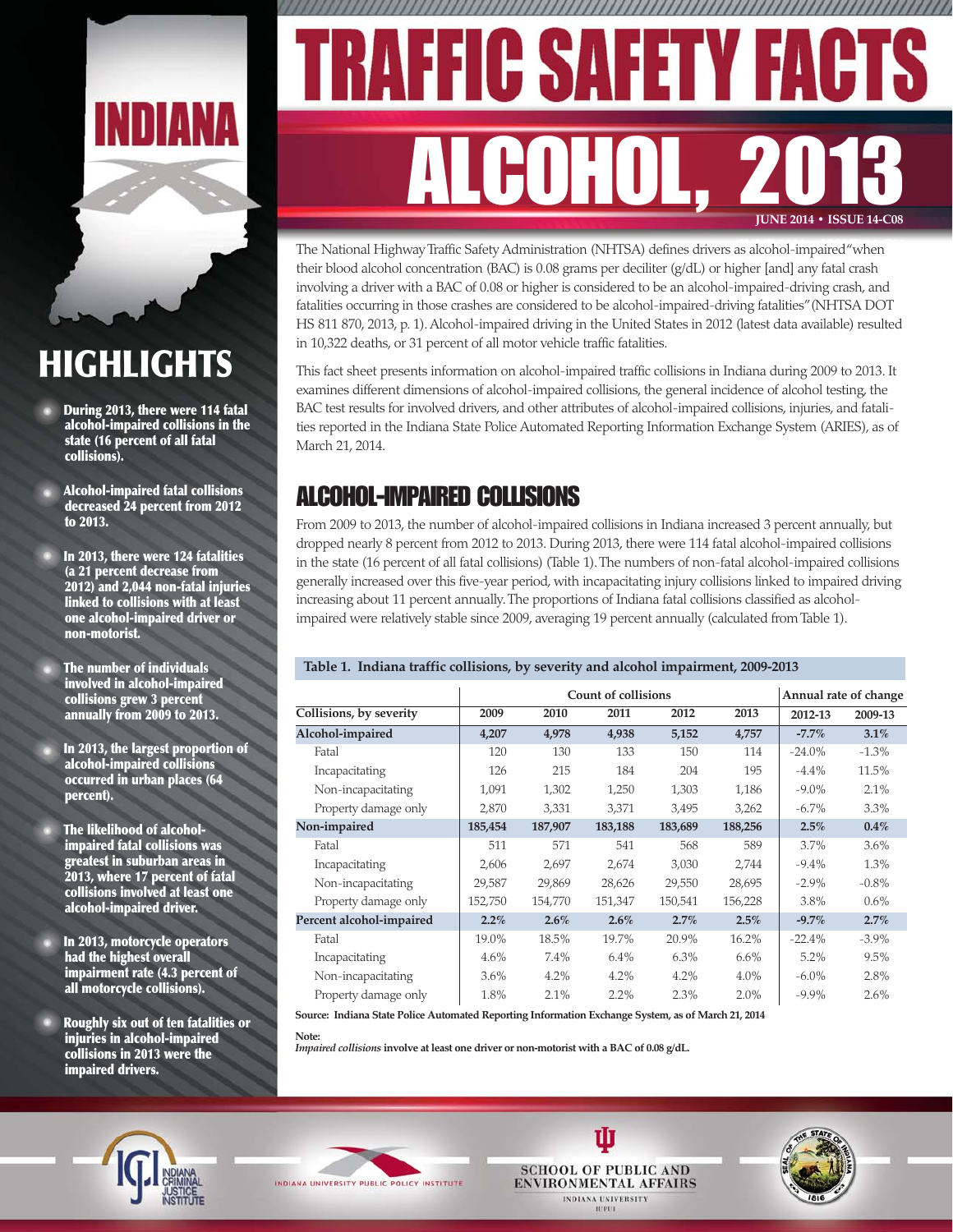### INDIANA AFFIC SAFETY FACTS

 $111111$ 

# TIMES, DAYS, MONTHS, AND PLACES

The incidence of alcohol-impaired collisions in 2013 followed a weekly pattern in which alcohol-impairment increased on Saturdays and Sundays (Figure 1). For example, considering all collisions occurring on Saturdays, 4.3 percent were alcohol-impaired, compared to 1.6 percent of collisions occurring on Mondays. A similar pattern is visible when considering the

proportion of annual collisions classified as alcohol-impaired. For example, of all alcohol-impaired collisions in 2013, 45 percent occurred on Saturdays and Sundays. Less than 3 percent of monthly collisions were considered alcohol-impaired in 2013 (Figure 2). However, the percent of any given month's annual alcohol-impaired collision total varies more widely month-to-month. May and August 2013 were the months with the largest percentages of annual alcohol-impaired collisions.

**Figure 1. Percentage of Indiana collisions classified as alcohol-impaired, by weekday, 2013**



**Source: Indiana State Police Automated Reporting Information Exchange System, as of March 21, 2014**



### **Figure 2. Percentage of Indiana collisions classified as alcohol-impaired, by month, 2013**

**Source: Indiana State Police Automated Reporting Information Exchange System, as of March 21, 2014**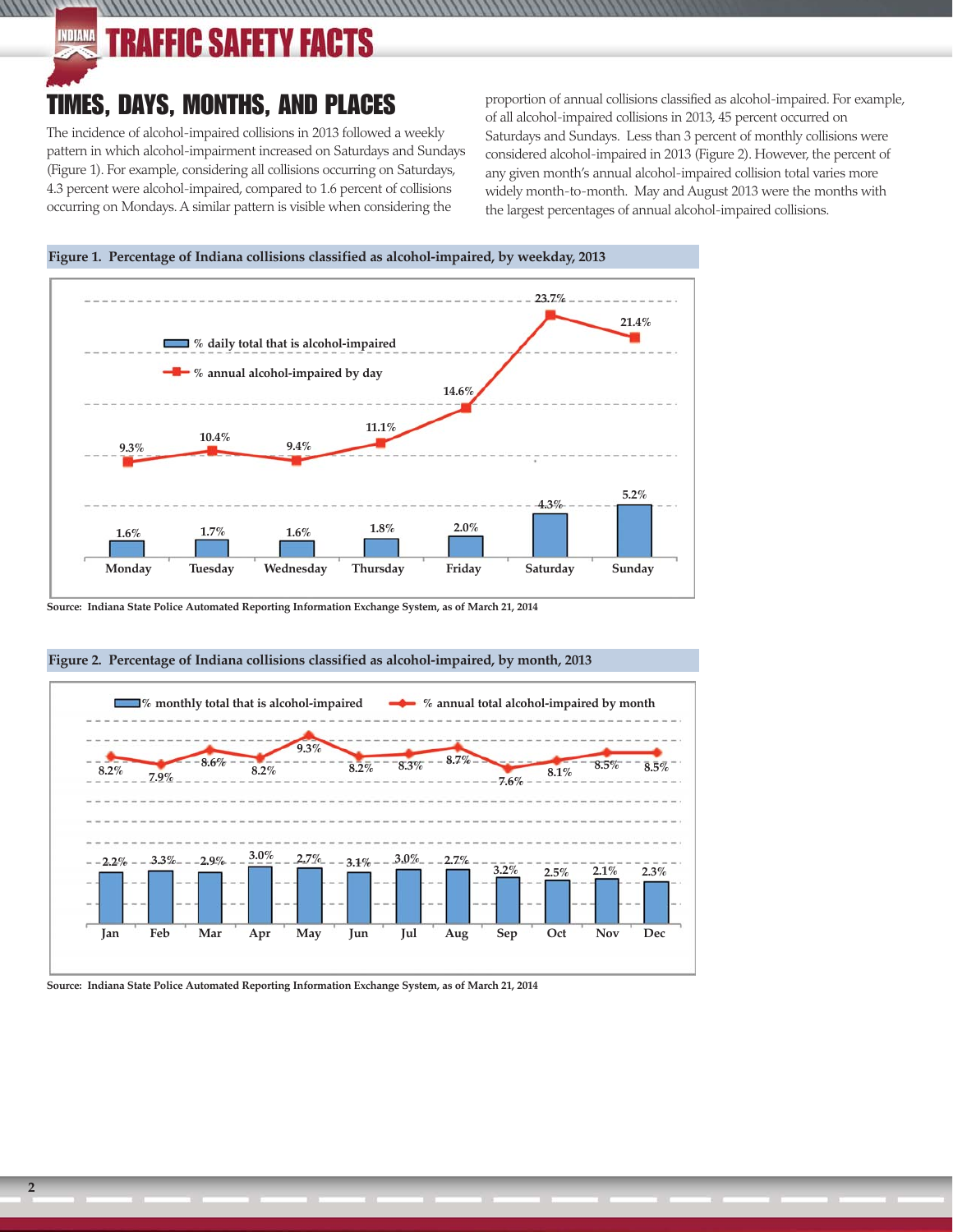In 2013, the largest proportion of alcohol-impaired collisions occurred in *urban* places (64 percent, calculated from Figure 3), and the likelihood of an impaired collision was about the same in *suburban, exurban*, and *rural* locales, and only somewhat greater than in *urban* places. Two-thirds of fatal alcohol-impaired collisions occurred in *urban* and *suburban* locales

(Figure 4). However, the likelihood of alcohol-impaired fatal collisions was lowest in 2013 in *exurban* areas, and highest in *suburban* locales. In *rural* localities, about 17 percent of fatal collisions were alcohol-impaired. *Urban* and *suburban* places had fatal proportions of 16 and 17 percent, respectively.



**Source: Indiana State Police Automated Reporting Information Exchange System, as of March 21, 2014**

**Note: Excludes collisions with** *unknown* **census locality.**



**Source: Indiana State Police Automated Reporting Information Exchange System, as of March 21, 2014 Note: Excludes collisions with** *unknown* **census locality.**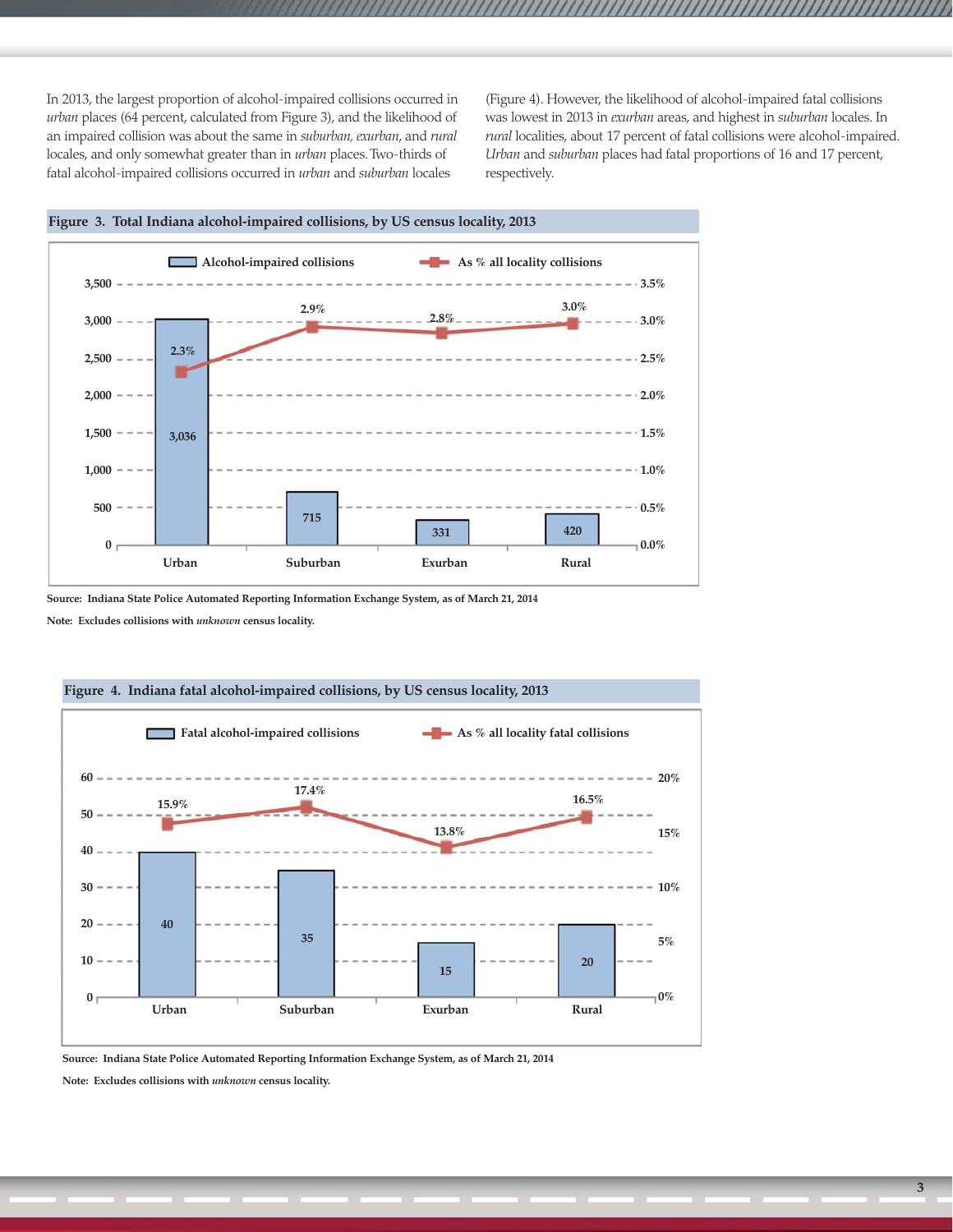# **TRAFFIC SAFETY FACTS**

 $111111$ 

## INDIVIDUALS AND VEHICLES IN ALCOHOL-IMPAIRED COLLISIONS

In 2013, there were 124 fatalities (a 22 percent decrease from 2012) and 2,044 non-fatal injuries linked to alcohol-impaired collisions in Indiana (Table 2). The total number of individuals involved in alcohol-impaired collisions grew 3 percent annually from 2009 to 2013, while fatalities decreased about 1 percent annually. Among all involved persons, 16 percent of total fatalities were in collisions classified as alcohol-impaired. From 2012 to 2013, the number of drivers killed in alcohol-impaired collisions decreased 25 percent (Table 3). The percentage of drivers killed in fatal collisions classified as alcohol-impaired declined from 24 percent in 2012 to 19 percent in 2013.

The incidence of alcohol-impaired collisions with injuries and fatalities varies by vehicle type (Table 4). While the number of persons within vehicles in collisions driven by alcohol-impaired drivers has grown about 3 percent annually over the previous 5 years (2009-2013), this number declined by more than 7 percent from 2012 to 2013. There were large percentage decreases across all vehicle types in the number of individuals in vehicles operated by an impaired driver—from a 31 percent decrease in motorcycle involvement to roughly 13 percent declines for the pickup truck, SUV, and van categories. Likewise, from 2012 to 2013, SUVs, vans, and motorcycles experienced substantial reductions in the counts of individuals killed in vehicles operated by impaired drivers. Passenger cars and pickup trucks increased their counts slightly in 2013.

### **Table 2. Individuals involved in Indiana collisions, by collision alcohol-impairment and personal injury group, 2009-2013**

,,,,,,,,,,,,,,,,,,,,,,,,,,,,,,,,,,,,

|                             | Count of individuals |         |         | Annual rate of change |         |           |          |
|-----------------------------|----------------------|---------|---------|-----------------------|---------|-----------|----------|
|                             | 2009                 | 2010    | 2011    | 2012                  | 2013    | 2012-13   | 2009-13  |
| Alcohol-impaired collisions | 6,104                | 7,315   | 7,165   | 7,321                 | 6,882   | $-6.0\%$  | 3.0%     |
| Fatal                       | 127                  | 135     | 140     | 158                   | 124     | $-21.5%$  | $-0.6\%$ |
| Incapacitating              | 153                  | 264     | 225     | 246                   | 237     | $-3.7\%$  | 11.6%    |
| Other injury                | 1,594                | 1,919   | 1,852   | 1,866                 | 1,807   | $-3.2\%$  | 3.2%     |
| Not injured                 | 4,230                | 4,997   | 4,948   | 5,051                 | 4,714   | $-6.7\%$  | 2.7%     |
| Non-impaired collisions     | 298,285              | 303,915 | 296,351 | 298,572               | 303,093 | $1.5\%$   | $0.4\%$  |
| Fatal                       | 565                  | 619     | 609     | 621                   | 653     | 5.2%      | 3.7%     |
| Incapacitating              | 3,026                | 3,179   | 3,180   | 3,564                 | 3,206   | $-10.0\%$ | 1.5%     |
| Other injury                | 45,969               | 44,754  | 41,884  | 43,404                | 42,237  | $-2.7%$   | $-2.1\%$ |
| Not injured                 | 248,725              | 255,363 | 250,678 | 250,983               | 256,997 | 2.4%      | 0.8%     |
| Total                       | 304,389              | 311,230 | 303,516 | 305,893               | 309,975 | $1.3\%$   | 0.5%     |
| % in impaired collisions    |                      |         |         |                       |         |           |          |
| Fatalities                  | 18.4%                | 17.9%   | 18.7%   | 20.3%                 | 16.0%   |           |          |
| Incapacitating injuries     | 4.8%                 | 7.7%    | $6.6\%$ | 6.5%                  | $6.9\%$ |           |          |
| All other                   | 1.9%                 | 2.3%    | 2.3%    | 2.3%                  | 2.1%    |           |          |

**Source: Indiana State Police Automated Reporting Information Exchange System, as of March 21, 2014**

**Note:** *Impaired collisions* **involve at least one driver or non-motorist with a BAC of 0.08 g/dL.**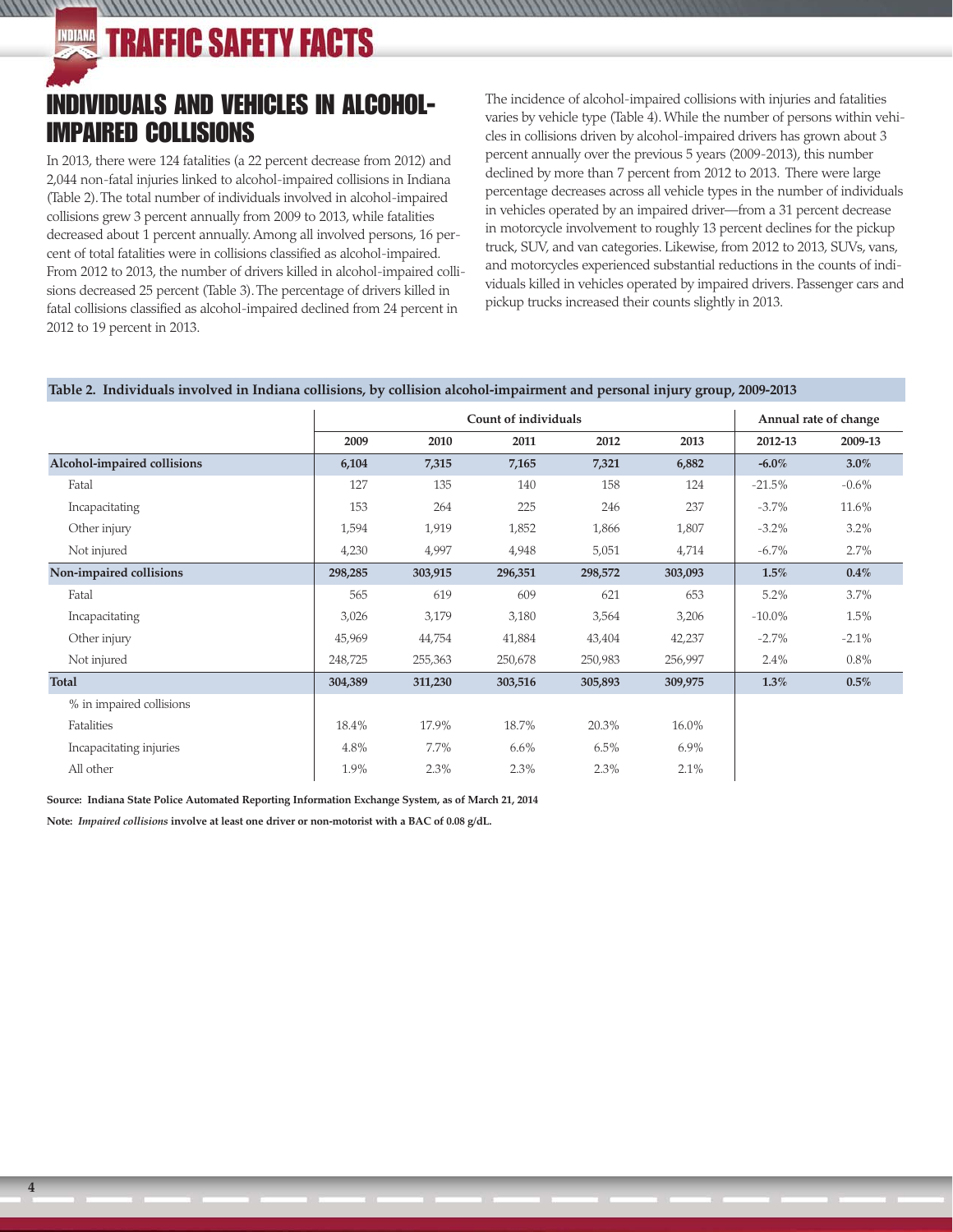|                                            |         |         | Count of individuals |         |         | Annual rate of change |          |
|--------------------------------------------|---------|---------|----------------------|---------|---------|-----------------------|----------|
| Type of collision and driver injury status | 2009    | 2010    | 2011                 | 2012    | 2013    | 2012-13               | 2009-13  |
| Alcohol-impaired collisions                | 5,628   | 6,698   | 6,586                | 6,756   | 6,292   | $-6.9\%$              | $2.8\%$  |
| Fatal                                      | 105     | 102     | 119                  | 132     | 99      | $-25.0\%$             | $-1.5%$  |
| Incapacitating                             | 110     | 179     | 157                  | 184     | 154     | $-16.3\%$             | 8.8%     |
| Other injury                               | 1,196   | 1,439   | 1,386                | 1,404   | 1,350   | $-3.8\%$              | 3.1%     |
| Not injured                                | 4,217   | 4,978   | 4,924                | 5,036   | 4,689   | $-6.9\%$              | 2.7%     |
| Other collisions                           | 283,346 | 288,526 | 281,850              | 283,533 | 288,647 | 1.8%                  | $0.5\%$  |
| Fatal                                      | 386     | 418     | 404                  | 408     | 425     | 4.2%                  | 2.4%     |
| Incapacitating                             | 2,052   | 2,091   | 2,201                | 2,412   | 2,237   | $-7.3\%$              | 2.2%     |
| Other injury                               | 32,724  | 31,275  | 29,162               | 30,420  | 29,657  | $-2.5%$               | $-2.4\%$ |
| Not injured                                | 248,184 | 254,742 | 250,083              | 250,293 | 256,328 | 2.4%                  | 0.8%     |
| Percent alcohol-impaired                   |         |         |                      |         |         |                       |          |
| Fatal                                      | 21.4%   | 19.6%   | 22.8%                | 24.4%   | 18.9%   |                       |          |
| Incapacitating                             | 5.1%    | 7.9%    | 6.7%                 | 7.1%    | 6.4%    |                       |          |
| All other                                  | 1.9%    | 2.2%    | 2.2%                 | 2.2%    | 2.1%    |                       |          |

1999 - 1999 - 1999 - 1999 - 1999 - 1999 - 1999 - 1999 - 1999 - 1999 - 1999 - 1999 - 1999 - 1999 - 1999 - 1999

### **Table 3. Drivers involved in Indiana traffic collisions, by collision alcohol impairment and injury status, 2009-2013**

**Source: Indiana State Police Automated Reporting Information Exchange System, as of March 21, 2014**

**Note:** *Other injury* **includes** *non-incapacitating, possible, refused,* **and** *unknown* **individual injury status categories.**

### **Table 4. Individuals in Indiana collisions involving alcohol-impaired drivers, by vehicle type, 2009-2013**

|                                     |                |       | Count of individuals |       |       |           | Annual rate of change |
|-------------------------------------|----------------|-------|----------------------|-------|-------|-----------|-----------------------|
|                                     | 2009           | 2010  | 2011                 | 2012  | 2013  | 2012-13   | 2009-13               |
| All individuals in vehicles:        |                |       |                      |       |       |           |                       |
| Operated by alcohol-impaired driver | 4,424          | 5,282 | 5,234                | 5,449 | 5,046 | $-7.4%$   | 3.3%                  |
| Passenger car                       | 2,552          | 3,167 | 3,172                | 3,303 | 3,222 | $-2.5\%$  | $6.0\%$               |
| Pickup truck                        | 910            | 979   | 978                  | 995   | 871   | $-12.5%$  | $-1.1\%$              |
| Sport utility vehicle               | 615            | 717   | 673                  | 702   | 605   | $-13.8%$  | $-0.4\%$              |
| Van                                 | 200            | 242   | 213                  | 213   | 185   | $-13.1%$  | $-1.9\%$              |
| Motorcycle                          | 147            | 177   | 198                  | 236   | 163   | $-30.9\%$ | $2.6\%$               |
| Individuals killed in vehicles:     |                |       |                      |       |       |           |                       |
| Operated by alcohol-impaired driver | 112            | 111   | 125                  | 133   | 106   | $-20.3%$  | $-1.4%$               |
| Passenger car                       | 52             | 51    | 54                   | 56    | 58    | 3.6%      | 2.8%                  |
| Pickup truck                        | 16             | 18    | 16                   | 20    | 21    | 5.0%      | $7.0\%$               |
| Sport utility vehicle               | 20             | 11    | 14                   | 16    | 10    | $-37.5%$  | $-15.9\%$             |
| Van                                 | $\overline{2}$ | 7     | $\overline{2}$       | 6     | 3     | $-50.0\%$ | 10.7%                 |
| Motorcycle                          | 22             | 24    | 39                   | 35    | 14    | $-60.0\%$ | $-10.7\%$             |

**Source: Indiana State Police Automated Reporting Information Exchange System, as of March 21, 2014**

#### **Notes:**

**1)** *Motorcycles* **includes units classified as** *mopeds***.**

**2) Excludes** *non-motorists* **and other vehicles not listed (e.g.,** *large trucks***).**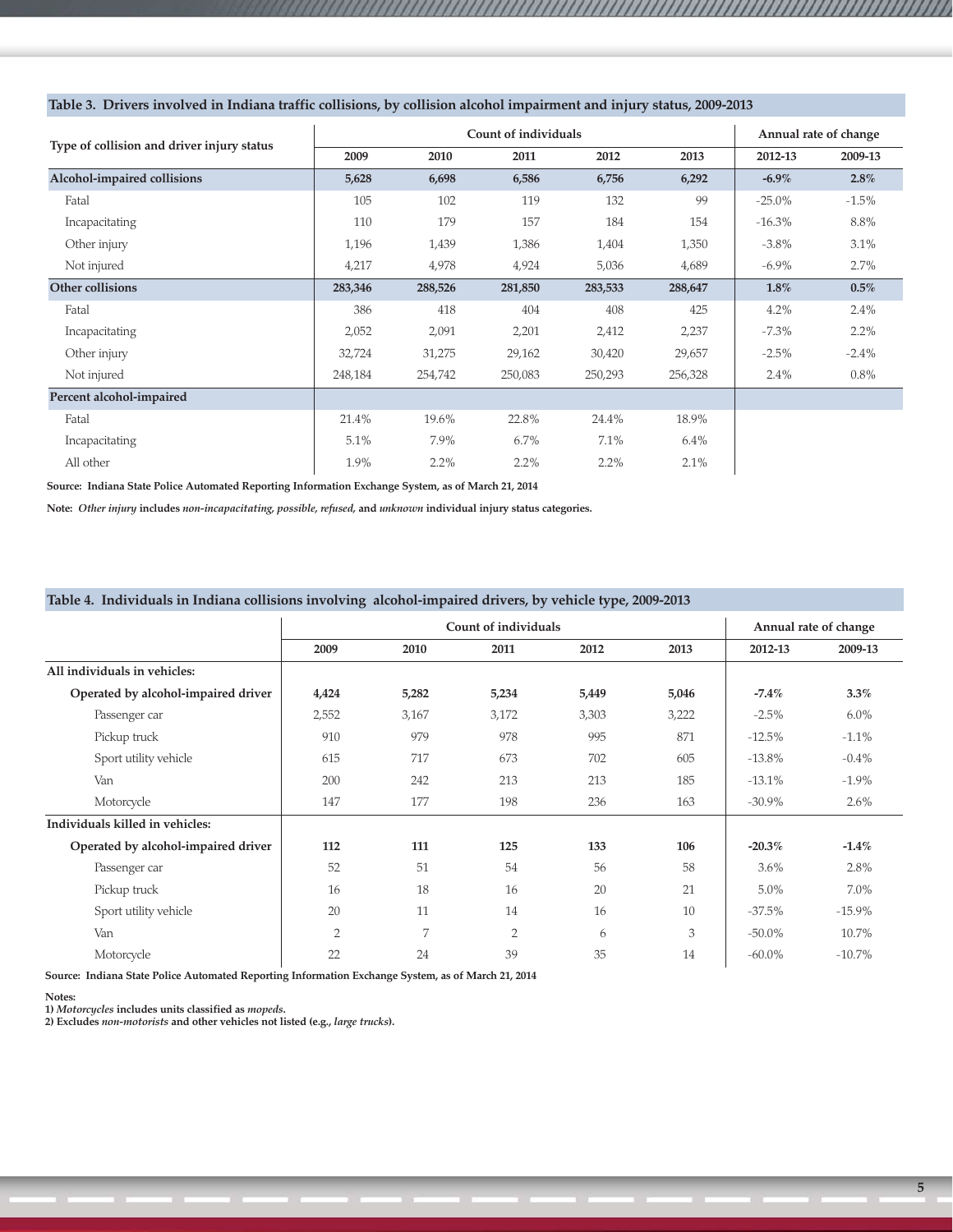### INDIANA **TRAFFIC SAFETY FACTS**

Considering all persons involved in alcohol-impaired collisions in Indiana from 2009 to 2013, the impaired drivers comprised the majority of individuals within different injury categories (Table 5). However, the count of impaired drivers killed decreased 26 percent from 2012 to 2013, while there was an 18 percent increase in the number of *passengers of impaired drivers* killed in 2013. In 2013, roughly six out of ten fatalities and injuries

in alcohol-impaired collisions were the impaired drivers (Figure 5). Approximately 71 percent of fatalities and injuries from 2013 alcoholimpaired collisions were suffered by impaired drivers and their passengers, while the non-impaired drivers and passengers comprised 27 percent of those killed or injured in 2013. Non-motorists comprised the remaining 2 percent.

### **Table 5. Individuals injured in Indiana collisions involving alcohol-impaired drivers, by person type and injury severity, 2009-2013**

|                                            |       |       | Count of individuals |       |       |           | Annual rate of change |
|--------------------------------------------|-------|-------|----------------------|-------|-------|-----------|-----------------------|
|                                            | 2009  | 2010  | 2011                 | 2012  | 2013  | 2012-2013 | 2009-2013             |
| Individuals in alcohol-impaired collisions | 6,104 | 7,315 | 7,165                | 7,321 | 6,882 | $-6.0\%$  | 3.0%                  |
| <b>Fatal injuries</b>                      | 127   | 135   | 140                  | 158   | 124   | $-21.5%$  | $-0.6%$               |
| Impaired drivers                           | 96    | 92    | 107                  | 117   | 87    | $-25.6%$  | $-2.4\%$              |
| Passengers w/ impaired drivers             | 20    | 19    | 18                   | 17    | 20    | 17.6%     | $0.0\%$               |
| Non-impaired drivers                       | 9     | 10    | 12                   | 15    | 12    | $-20.0\%$ | 7.5%                  |
| Passengers w/ non-impaired drivers         |       | 5     |                      | 3     | 3     | $0.0\%$   |                       |
| Non-motorists                              |       | Q     |                      | 6     |       | $-66.7%$  | $0.0\%$               |
| <b>Incapacitating injuries</b>             | 153   | 264   | 225                  | 246   | 237   | $-3.7%$   | 11.6%                 |
| Impaired drivers                           | 91    | 152   | 134                  | 148   | 127   | $-14.2%$  | 8.7%                  |
| Passengers w/ impaired drivers             | 25    | 49    | 44                   | 45    | 57    | 26.7%     | 22.9%                 |
| Non-impaired drivers                       | 19    | 27    | 23                   | 36    | 27    | $-25.0\%$ | 9.2%                  |
| Passengers w/ non-impaired drivers         | 14    | 19    | 9                    | 11    | 11    | 0.0%      | $-5.9\%$              |
| Non-motorists                              | 4     | 17    | 15                   | 6     | 15    | 150.0%    | 39.2%                 |
| Other injury                               | 1,594 | 1,919 | 1,852                | 1,866 | 1,807 | $-3.2\%$  | 3.2%                  |
| Impaired drivers                           | 864   | 1,054 | 992                  | 1,068 | 996   | $-6.7\%$  | 3.6%                  |
| Passengers w/ impaired drivers             | 182   | 240   | 246                  | 263   | 241   | $-8.4\%$  | 7.3%                  |
| Non-impaired drivers                       | 332   | 385   | 394                  | 336   | 354   | 5.4%      | 1.6%                  |
| Passengers w/ non-impaired drivers         | 191   | 212   | 191                  | 172   | 186   | 8.1%      | $-0.7%$               |
| Non-motorists                              | 25    | 28    | 29                   | 27    | 30    | 11.1%     | 4.7%                  |
| Not injured                                | 4,230 | 4,997 | 4,948                | 5,051 | 4,714 | $-6.7%$   | 2.7%                  |
| Impaired drivers                           | 3,175 | 3,701 | 3,720                | 3,830 | 3,553 | $-7.2\%$  | 2.9%                  |
| Passengers w/ impaired drivers             | 4     | 11    | 13                   | 8     | 11    | 37.5%     | 28.8%                 |
| Non-impaired drivers                       | 1,042 | 1,277 | 1,204                | 1,206 | 1,136 | $-5.8\%$  | 2.2%                  |
| Passengers w/ non-impaired drivers         |       | 5     | 8                    |       | 6     | 200.0%    | $-3.8\%$              |
| Non-motorists                              | C     | 3     | 3                    | 5     | 8     | 60.0%     | 41.4%                 |

**Source: Indiana State Police Automated Reporting Information Exchange System, as of March 21, 2014**

#### **Notes:**

 $111111$ 

**1)** *Other injury* **includes** *non-incapacitating, possible, refused,* **and** *unknown* **individual injury status categories.**

**2) Includes individuals in collisions in which at least one driver was impaired.**

**3) Counts of** *passengers not injured* **should be excluded in ARIES; counts shown are as included in ARIES.**

### **Figure 5. Individuals killed or injured in collisions involving alcohol-impairment, 2013**



**Source: Indiana State Police Automated Reporting Information Exchange System, as of March 21, 2014 Note: N = 2,168 persons with** *fatal* **or any injury status in alcohol-impaired collisions.**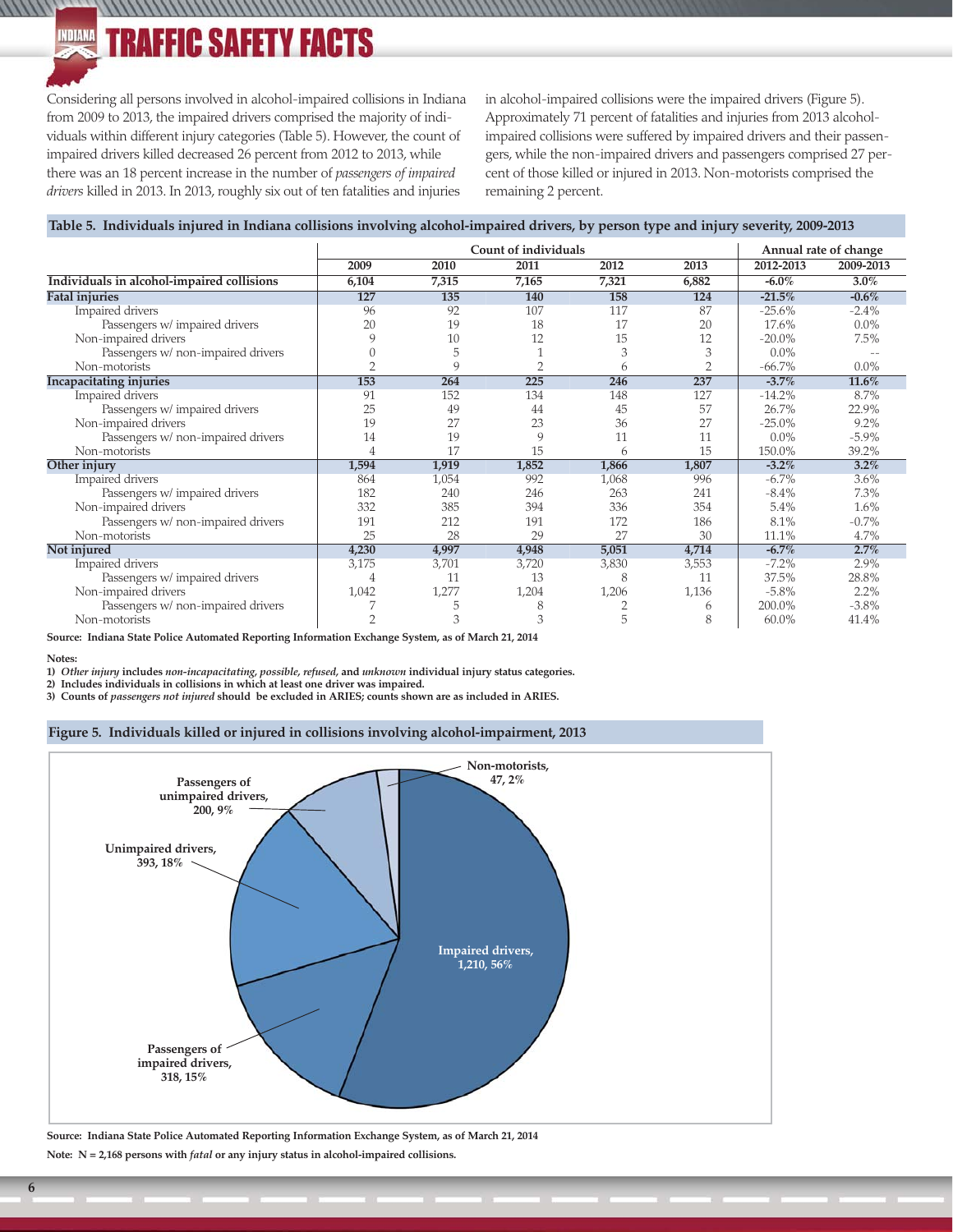### TESTING RATES, GENDER, AGE, AND BLOOD ALCOHOL CONTENT (BAC)

Table 6 examines the substance testing rates among drivers (surviving and killed) involved in fatal collisions, tabulated by type of test given. On average across the 2009 to 2013 time period, *surviving* drivers were tested slightly more often than *killed* drivers (on average, 71 percent and 65 percent, respectively, calculated from Table 6). There do not appear to be any major differences in the substance testing rates between males and females. There was a decrease in the reporting of substance tests given, especially for drivers killed in collisions—from 68 percent testing rate in 2012 to a 57 percent rate in 2013.

As shown in Table 7, drivers who survived fatal collisions were substantially less likely to have higher BAC levels than drivers who were killed. For example, looking only at drivers for whom BAC results were reported in 2012, about 37 percent of those killed were legally impaired, versus about 10 percent of drivers who survived alcohol-impaired collisions. It should be noted that BAC reporting rates decreased from 2012 to 2013. For drivers *killed* in fatal collisions, the percentage of BAC results classified as *not reported* increased from 42 percent in 2012 to 58 percent in 2013; for the surviving drivers, the percentage of *not reported* increased from 38 percent to 42 percent.

### **Table 6. Drivers involved in Indiana fatal collisions, by gender and substance test given, 2009-2013**

|                             |          |       | Surviving |       |               | Killed         |                |          |                |          |
|-----------------------------|----------|-------|-----------|-------|---------------|----------------|----------------|----------|----------------|----------|
|                             | 2009     | 2010  | 2011      | 2012  | 2013          | 2009           | 2010           | 2011     | 2012           | 2013     |
| Drivers in fatal collisions | 500      | 563   | 510       | 559   | 574           | 491            | 520            | 523      | 540            | 524      |
| By test type given          |          |       |           |       |               |                |                |          |                |          |
| Alcohol and/or drug         | 316      | 410   | 378       | 405   | 402           | 315            | 341            | 371      | 368            | 299      |
| None                        | 94       | 47    | 51        | 33    | 31            | 124            | 62             | 48       | 49             | 64       |
| Refused                     | $\theta$ |       | $\theta$  | 3     | $\theta$      | $\overline{0}$ | $\overline{0}$ | $\Omega$ | $\overline{0}$ | $\theta$ |
| Not reported                | 90       | 105   | 81        | 118   | 141           | 52             | 117            | 104      | 123            | 161      |
| Tested, as % all            | 63.2%    | 72.8% | 74.1%     | 72.5% | 70.0%         | 64.2%          | 65.6%          | 70.9%    | 68.1%          | 57.1%    |
| <b>Male drivers</b>         | 358      | 397   | 371       | 405   | 419           | 379            | 393            | 393      | 429            | 411      |
| Alcohol and/or drug         | 232      | 305   | 280       | 294   | 292           | 250            | 265            | 289      | 296            | 237      |
| None                        | 62       | 27    | 37        | 23    | 22            | 90             | 43             | 32       | 38             | 50       |
| Refused                     | $\Omega$ | 1     | $\Omega$  | 3     | $\Omega$      | $\Omega$       | $\Omega$       | $\Omega$ | $\Omega$       | $\Omega$ |
| Not reported                | 64       | 64    | 54        | 85    | 105           | 39             | 85             | 72       | 95             | 124      |
| Tested, as % all            | 64.8%    | 76.8% | 75.5%     | 72.6% | 69.7%         | 66.0%          | 67.4%          | 73.5%    | 69.0%          | 57.7%    |
| <b>Female drivers</b>       | 140      | 165   | 137       | 153   | 155           | 112            | 127            | 130      | 111            | 113      |
| Alcohol and/or drug         | 83       | 105   | 98        | 110   | 110           | 65             | 76             | 82       | 72             | 62       |
| None                        | 32       | 20    | 14        | 10    | $\mathcal{Q}$ | 34             | 19             | 16       | 11             | 14       |
| Not reported                | 25       | 40    | 25        | 33    | 36            | 13             | 32             | 32       | 28             | 37       |
| Tested, as % all            | 59.3%    | 63.6% | 71.5%     | 71.9% | 71.0%         | 58.0%          | 59.8%          | 63.1%    | 64.9%          | 54.9%    |

**Source: Indiana State Police Automated Reporting Information Exchange System, as of March 21, 2014**

**Note:** *Male* **and** *female* **subtotals may not add to total** *drivers in fatal collisions* **due to missing** *gender***.**

#### **Table 7. Drivers involved in Indiana fatal collisions, by blood alcohol content (BAC) results, 2009-2013**

|                          |       |       | Surviving |       |       |       |       | Killed |       |       |
|--------------------------|-------|-------|-----------|-------|-------|-------|-------|--------|-------|-------|
|                          | 2009  | 2010  | 2011      | 2012  | 2013  | 2009  | 2010  | 2011   | 2012  | 2013  |
| Drivers in fatal crashes | 500   | 563   | 510       | 558   | 574   | 491   | 520   | 523    | 540   | 524   |
| By BAC result (g/dL)     |       |       |           |       |       |       |       |        |       |       |
| 0.00                     | 215   | 292   | 275       | 304   | 293   | 136   | 176   | 186    | 186   | 116   |
| < 0.08                   | 9     | 6     | 10        | 8     | 12    | 20    | 14    | 12     | 12    | 17    |
| 0.08 < 0.15              | 9     | 10    | 9         | 12    | 13    | 29    | 28    | 29     | 26    | 15    |
| 0.15 < 0.60              | 17    | 31    | 19        | 23    | 15    | 67    | 64    | 78     | 91    | 72    |
| Not reported             | 250   | 224   | 197       | 211   | 241   | 239   | 238   | 218    | 225   | 304   |
| % not reported           | 50.0% | 39.8% | 38.6%     | 37.8% | 42.0% | 48.7% | 45.8% | 41.7%  | 41.7% | 58.0% |
| As % of reported:        |       |       |           |       |       |       |       |        |       |       |
| > 0                      | 14.0% | 13.9% | 12.1%     | 12.4% | 12.0% | 46.0% | 37.6% | 39.0%  | 41.0% | 47.3% |
| $0.08 +$                 | 10.4% | 12.1% | 8.9%      | 10.1% | 8.4%  | 38.1% | 32.6% | 35.1%  | 37.1% | 39.5% |
| $0.15 +$                 | 6.8%  | 9.1%  | 6.1%      | 6.6%  | 4.5%  | 26.6% | 22.7% | 25.6%  | 28.9% | 32.7% |

**Source: Indiana State Police Automated Reporting Information Exchange System, as of March 21, 2014**

**1) g/dL = grams per deciliter.**

**2) 2012** *BAC result for surviving* **drivers excludes 1** *invalid (>0.59)* **result.**

**Notes:**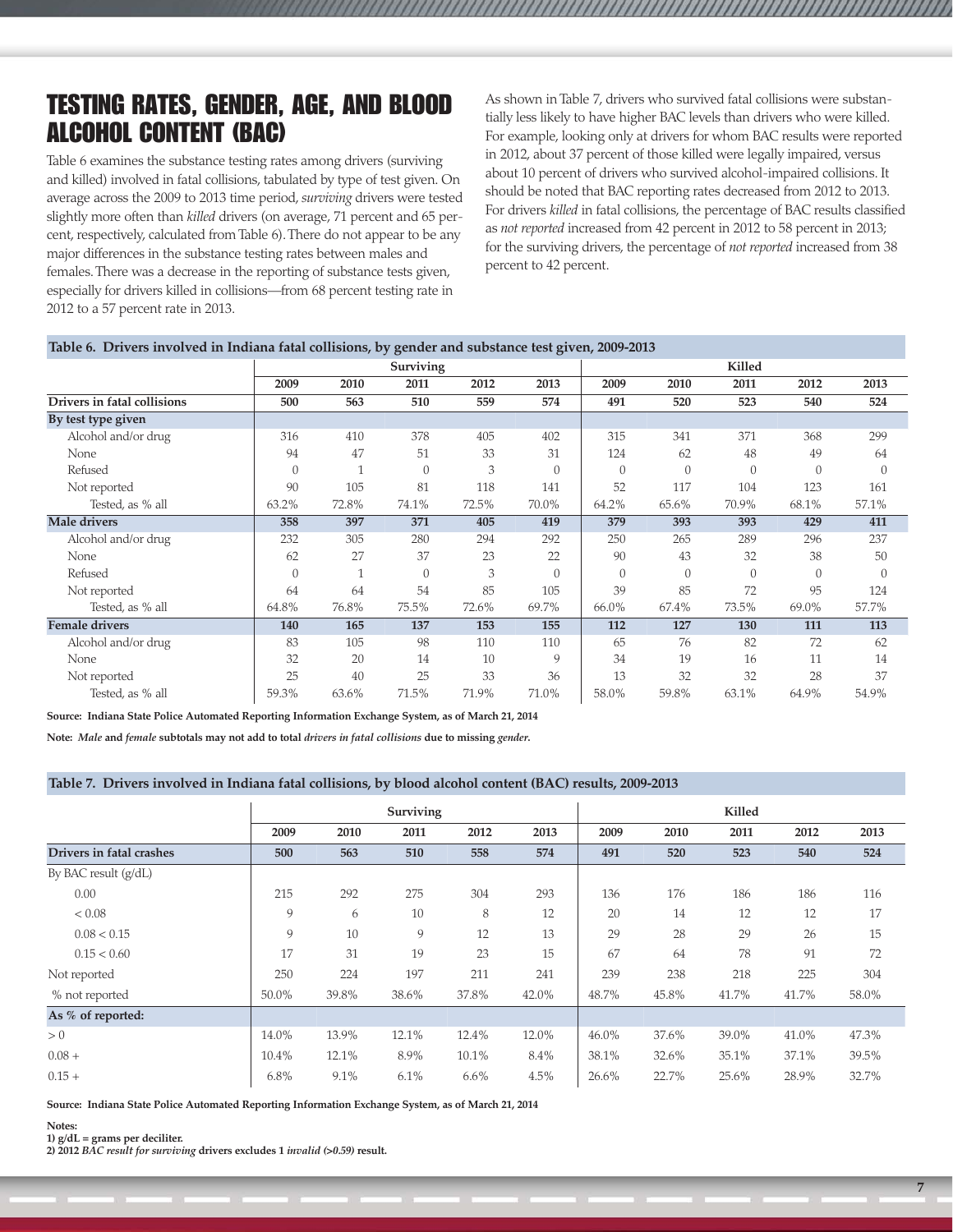**TRAFFIC SAFETY FACTS** 

Among drivers involved in Indiana fatal collisions during the 2009 to 2013 period (and for whom results were reported), male drivers were much more likely than female drivers to have a positive BAC result, to be legally impaired, and to exceed an impairment level of 0.15 g/dL (Table 8). In 2013, nearly 90 percent of drivers found to be impaired in fatal crashes were male (calculated from Table 8). Considering only the drivers in fatal collisions for whom BAC results were reported, an average of 26

percent of male drivers and 11 percent of female drivers had BAC levels of 0.08 g/dL or greater across the 2009 to 2013 period (calculated from Table 8). Nonetheless, the biggest decline in the count of fatalities from 2012 to 2013 was in the impaired male drivers category (from 136 to 96). (Some of this apparent decline might be linked to lower reporting rates in 2013 ARIES data.)

### **Table 8. Drivers involved in Indiana fatal collisions, by gender and blood alcohol content (BAC) results, 2009-2013**

,,,,,,,,,,,,,,,,,,,,,,,,,,,,,,,

| Drivers in fatal collisions / BAC |       |       | Count of drivers |       |       |           | Annual rate of change |
|-----------------------------------|-------|-------|------------------|-------|-------|-----------|-----------------------|
| result (g/dL)                     | 2009  | 2010  | 2011             | 2012  | 2013  | 2012-2013 | 2009-2013             |
| Male                              | 737   | 790   | 764              | 834   | 830   | $-0.5%$   | 3.0%                  |
| 0.00                              | 254   | 337   | 336              | 357   | 300   | $-16.0\%$ | 4.2%                  |
| < 0.08                            | 23    | 17    | 16               | 15    | 23    | 53.3%     | $0.0\%$               |
| 0.08 < 0.15                       | 33    | 32    | 34               | 34    | 25    | $-26.5%$  | $-6.7\%$              |
| 0.15 < 0.60                       | 74    | 89    | 85               | 102   | 71    | $-30.4%$  | $-1.0\%$              |
| Not reported                      | 353   | 315   | 293              | 326   | 411   | 26.1%     | 3.9%                  |
| % not reported                    | 47.9% | 39.9% | 38.4%            | 39.1% | 49.5% |           |                       |
| Female                            | 252   | 292   | 267              | 263   | 268   | 1.9%      | $1.6\%$               |
| 0.00                              | 96    | 131   | 125              | 133   | 109   | $-18.0\%$ | 3.2%                  |
| < 0.08                            | 6     | 3     | 6                | 5     | 6     | 20.0%     | $0.0\%$               |
| 0.08 < 0.15                       | 5     | 6     | $\overline{4}$   | 4     | 3     | $-25.0%$  | $-12.0\%$             |
| 0.15 < 0.60                       | 10    | 6     | 12               | 12    | 16    | 33.3%     | 12.5%                 |
| Not reported                      | 135   | 146   | 120              | 109   | 134   | 22.9%     | $-0.2\%$              |
| % not reported                    | 53.6% | 50.0% | 44.9%            | 41.4% | 50.0% |           |                       |
| % of reported                     |       |       |                  |       |       |           |                       |
| Male                              |       |       |                  |       |       |           |                       |
| > 0.00                            | 33.9% | 29.1% | 28.7%            | 29.7% | 28.4% | $-4.5\%$  | $-4.3\%$              |
| $0.08 +$                          | 27.9% | 25.5% | 25.3%            | 26.8% | 22.9% | $-14.4%$  | $-4.8\%$              |
| $0.15 +$                          | 19.3% | 18.7% | 18.0%            | 20.1% | 16.9% | $-15.6%$  | $-3.2\%$              |
| Female                            |       |       |                  |       |       |           |                       |
| > 0.00                            | 17.9% | 10.3% | 15.0%            | 13.6% | 18.7% | 36.8%     | 1.0%                  |
| $0.08 +$                          | 12.8% | 8.2%  | 10.9%            | 10.4% | 14.2% | 36.5%     | 2.6%                  |
| $0.15 +$                          | 8.5%  | 4.1%  | 8.2%             | 7.8%  | 11.9% | 53.2%     | 8.7%                  |

**Source: Indiana State Police Automated Reporting Information Exchange System, as of March 21, 2014**

#### **Notes:**

 $111111$ 

INDIANA

**1) Excludes drivers with** *unknown gender* **or unknown** *BAC result.*

**2)** *g/dL = gram***s per deciliter.**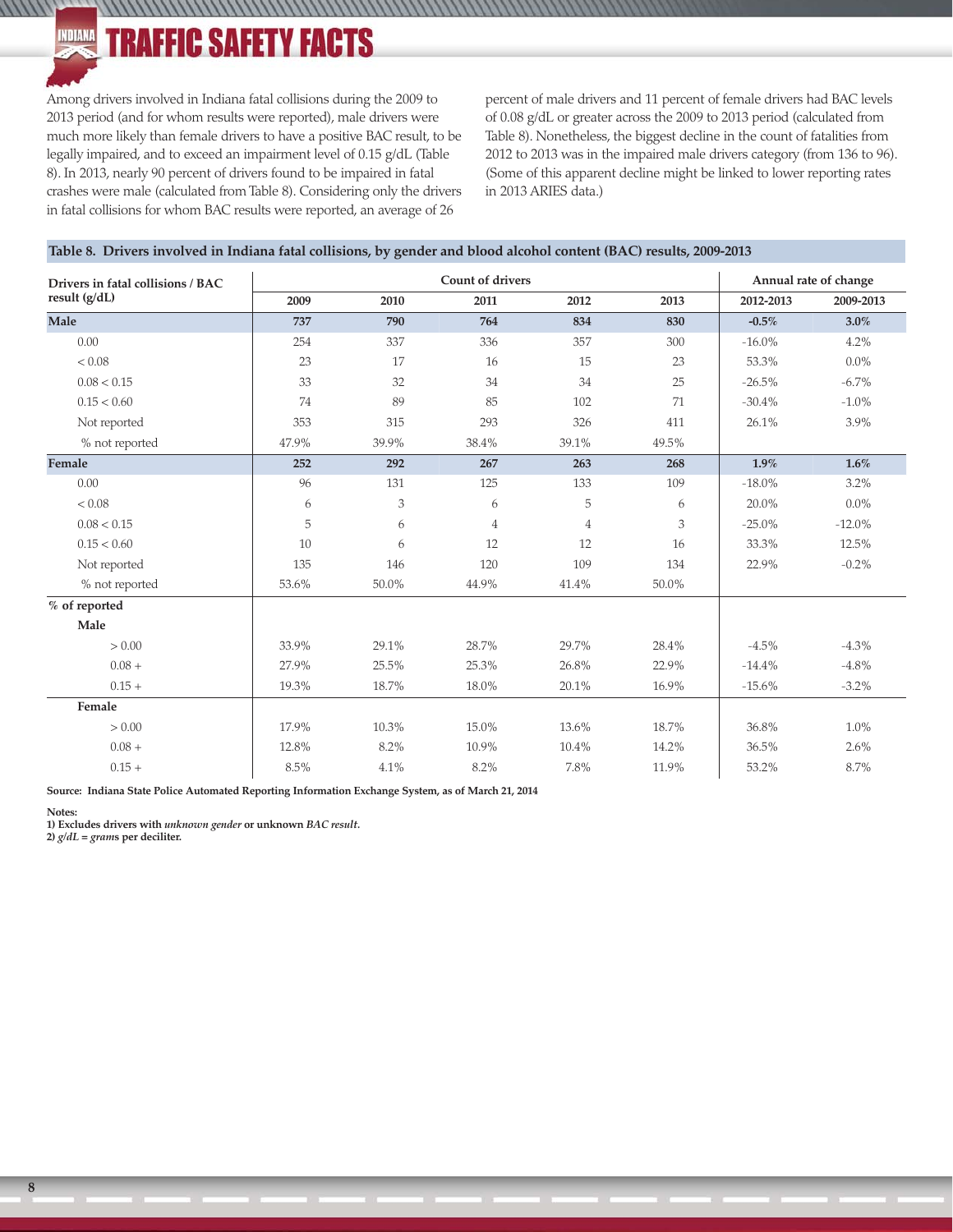From 2009 to 2013, selected age categories exhibited comparatively higher rates of alcohol-impaired drivers per 100,000 population. The age groups most at risk of involvement in alcohol-impaired collisions are 21 to 24 years and 25 to 34 years. The 21 to 24 and 25 to 34 age cohorts consistently had the highest per capita rates of alcohol-impairment (Table 9). Per capita rates of alcohol-impairment in all Indiana collisions generally decline with age. Similar patterns held for per capita impairment rates of drivers killed in collisions during this five-year period; in 2013, the 21 to 24 and 25 to 34 year age cohorts had the highest per capita fatality rates, and rates generally went down with increasing age.

Figure 6 shows the counts and proportions of drivers with positive BAC results in all Indiana collisions, based on age and BAC level for 2013. Note that the first two age categories reflect drivers under 21 years of age, for whom any positive BAC level is illegal; 76 percent of these underage drinking drivers had BAC levels in excess of 0.08 g/dL (calculated from Figure 6). More than one-half of each of the four age cohorts from 21-24 years to 55-64 years with positive BAC results were found to have BAC levels of 0.15 g/dL or higher. The two oldest age groups reported less than 50 percent with BAC greater than 0.15.

|                                              |         |       | Rate per 100,000 population |       |         |       |          |           | Annual rate of change    |
|----------------------------------------------|---------|-------|-----------------------------|-------|---------|-------|----------|-----------|--------------------------|
| Age group                                    | 2009    | 2010  | 2011                        |       | 2012    | 2013  |          | 2012-2013 | 2009-2013                |
| Alcohol-impaired drivers in collisions       |         |       |                             |       |         |       |          |           |                          |
| $15 - 20$                                    | 75.2    | 74.2  | 75.2                        |       | 71.6    | 61.7  |          | $-13.9%$  | $-4.9\%$                 |
| $21 - 24$                                    | 220.8   | 272.8 | 264.6                       |       | 261.6   | 240.5 |          | $-8.1\%$  | 2.2%                     |
| $25 - 34$                                    | 141.1   | 163.2 | 159.5                       |       | 176.4   | 166.7 |          | $-5.5\%$  | 4.3%                     |
| $35 - 44$                                    | 93.4    | 117.0 | 108.9                       |       | 121.2   | 111.2 |          | $-8.2\%$  | 4.5%                     |
| $45 - 54$                                    | 68.3    | 85.9  | 89.1                        |       | 88.0    | 81.9  |          | $-6.9\%$  | 4.7%                     |
| 55-64                                        | 40.7    | 45.5  | 46.9                        |       | 47.4    | 42.9  |          | $-9.4%$   | 1.4%                     |
| 65-74                                        | 16.9    | 18.8  | 20.7                        |       | 19.0    | 17.2  |          | $-9.6\%$  | $0.4\%$                  |
| 75 and older                                 | 4.3     | 4.1   | 3.1                         |       | 5.3     | 5.1   |          | $-4.8\%$  | 3.9%                     |
| Alcohol-impaired drivers in fatal collisions |         |       |                             |       |         |       |          |           |                          |
| $15 - 20$                                    | 1.8     | 1.6   | 1.6                         |       | 1.9     | 1.1   |          | $-45.5%$  | $-12.3%$                 |
| $21 - 24$                                    | 3.9     | 6.8   | 5.5                         |       | 6.0     | 6.5   |          | 9.1%      | 13.5%                    |
| $25 - 34$                                    | 4.6     | 3.6   | 4.0                         |       | 5.0     | 4.4   |          | $-11.9%$  | $-1.2\%$                 |
| $35 - 44$                                    | 3.9     | 3.9   | 4.1                         |       | 4.2     | 2.8   |          | $-34.3%$  | $-7.9\%$                 |
| $45 - 54$                                    | 1.8     | 2.9   | 2.6                         |       | 3.0     | 1.3   |          | $-57.1%$  | $-7.9\%$                 |
| 55-64                                        | 1.4     | 0.9   | 1.6                         |       | $1.0\,$ | 1.1   |          | 12.5%     | $-5.1\%$                 |
| $65 - 74$                                    | 0.0     | 0.4   | 0.2                         |       | 1.0     | 0.6   |          | $-40.0\%$ |                          |
| 75 and older                                 | $0.0\,$ | 0.0   | 0.0                         |       | 0.3     | 0.3   |          | $0.0\%$   | $\overline{\phantom{m}}$ |
|                                              |         |       | Low                         | $\,<$ | $\,<$   |       | $\rm{>}$ | $\, >$    | High                     |

**Source: Indiana State Police Automated Reporting Information Exchange System, as of March 21, 2014**

**Notes:**

**1) 2013 population estimates by age were not available for Indiana. The 2012 population estimate is used for 2013.**

**2) Excludes drivers with unknown age or age under 15 years.**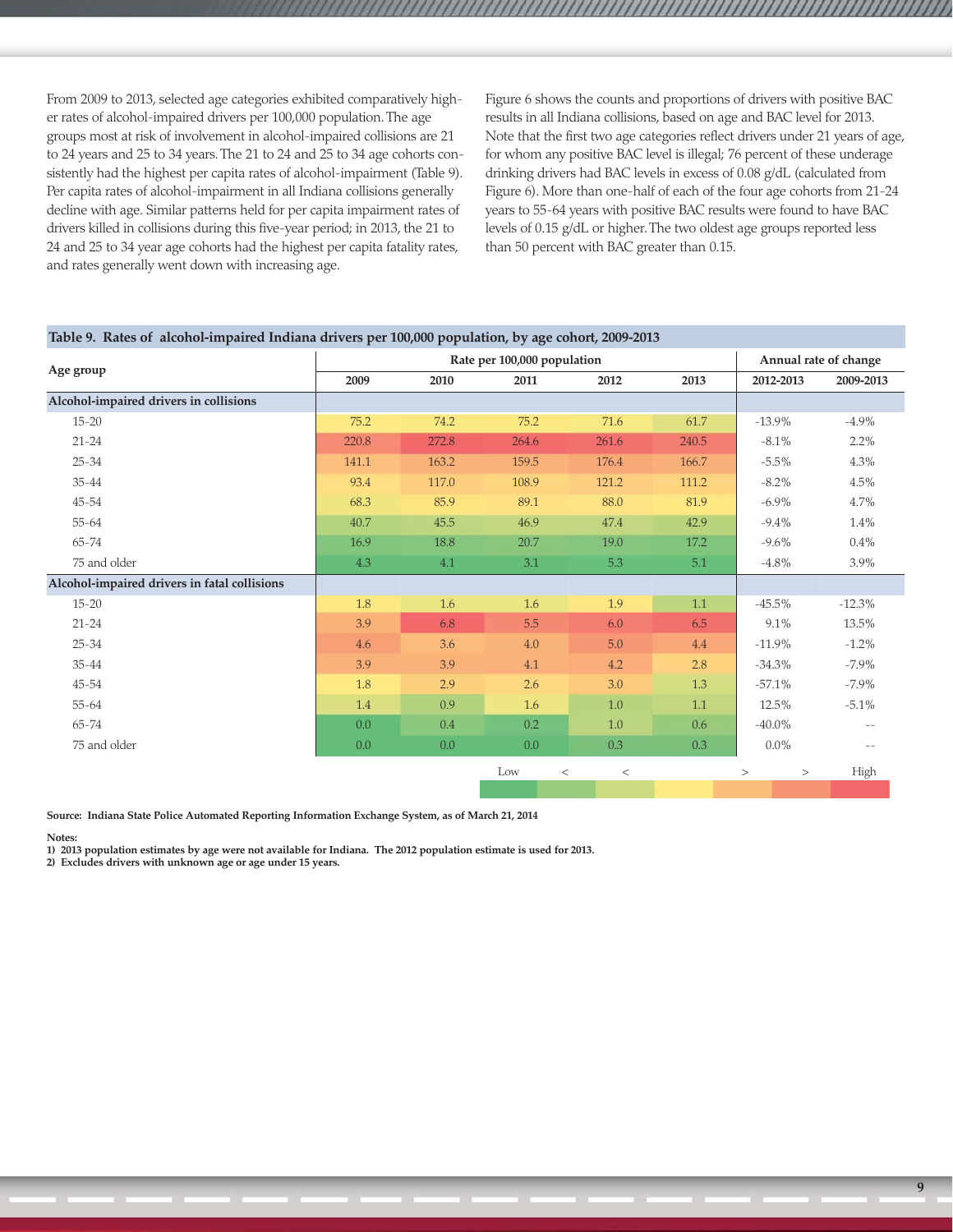### INDIANA **TRAFFIC SAFETY FACTS**

**Figure 6. Drivers with positive blood alcohol content (BAC) in Indiana collisions, by driver age and BAC level (g/dL), 2013**

//////////////////



**Source: Indiana State Police Automated Reporting Information Exchange System, as of March 21, 2014**

**Notes:**

WWW

**1) Excludes cases with unknown age or unreported BAC.**

**2) Drivers** *under 15* **reflect counts as reported in ARIES.**

### DEFINITIONS

- For the purposes of this fact sheet, a driver is considered *alcohol-impaired* when the driver has a BAC test result at or above 0.08 g/dL. Drivers meeting this criterion should have at least received a Class C misdemeanor pursuant to IC 9-30-5-1. Drivers with BAC = 0.15 g/dL or greater should have received a Class A misdemeanor pursuant to IC 9-30-5-1. If the driver had a passenger under the age of 18 in the vehicle, a Class D felony could have been imposed. This fact sheet does not explicitly consider these cases but does include them in summary statistics.
- *Annual rate of change (ARC)*  The rate that a beginning value must increase/decrease each period (e.g. month, quarter, year) in a time series to arrive at the ending value in the time series. ARC is a "smoothed" rate of change because it measures change in a variable as if the change occurred at a steady rate each period with compounding. For example, to measure change in a variable from 2009 to 2013, it is calculated as (Value in 2013/Value in 2009)<sup> $1/4$ </sup> - 1.

### REFERENCE

National Highway Traffic Safety Administration (NHTSA). (2013). Alcohol-impaired driving, *Traffic Safety Facts, 2011 Data*, DOT HS 811 870 (December), National Center for Statistics and Analysis.

## DATA SOURCES

Indiana State Police, Automated Reporting Information Exchange System (ARIES), current as of March 21, 2014.

- U.S. Census Bureau, Population Division, Table 2. Intercensal Estimates of the Resident Population by Sex and Age: April 1, 2000 to July 1, 2011 (ST-EST2011-01).
- U.S. Census Bureau, Annual Estimates of the Resident Population by Single-Year of Age and Sex for the United States and States (2012), provided by the Indiana Business Research Center, Indiana University.